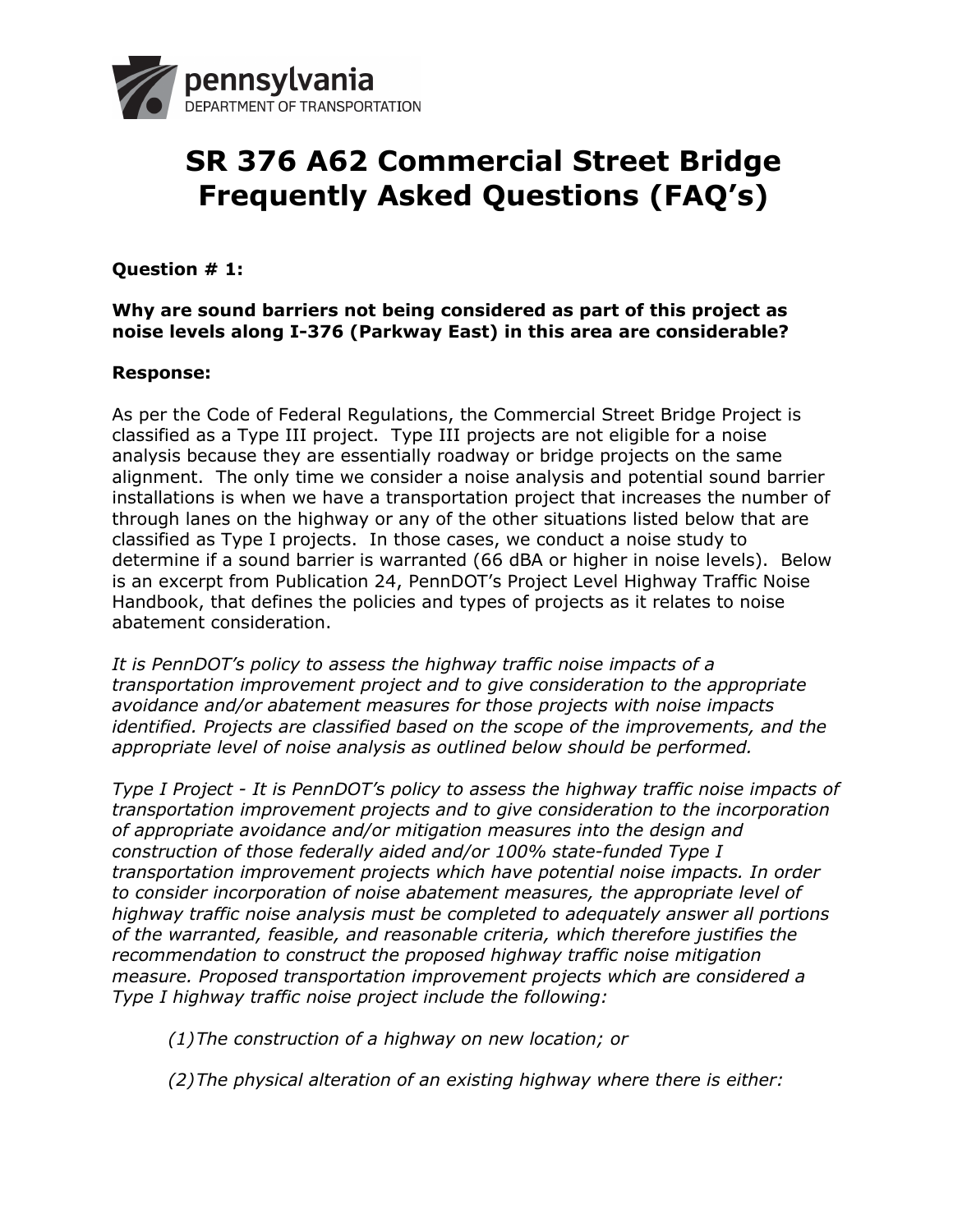- *(i) Substantial Horizontal Alteration. A project that halves the distance between the traffic noise source and the closest receptor between the existing condition to the future build condition; or,*
- *(ii) Substantial Vertical Alteration. A project that removes shielding therefore exposing the line-of-sight between the receptor and the traffic noise source. This is done by either altering the vertical alignment of the highway or by altering the topography between the highway traffic noise source and the receptor; or,*
- *(3)The addition of a through-traffic lane(s). This includes the addition of a through-traffic lane that functions as a HOV lane, High-Occupancy Toll (HOT) lane, bus lane, or truck climbing lane; or,*
- *(4)The addition of an auxiliary lane\*, except for when the auxiliary lane is a turn lane; or,*
- *(5)The addition or relocation of interchange lanes or ramps added to a quadrant to complete an existing partial interchange; or,*
- *(6)Restriping existing pavement for the purpose of adding a through-traffic lane or an auxiliary lane; or,*
- *(7)The addition of a new or substantial alteration of a weigh station, rest stop, ride-share lot or toll plaza.*
- *(8)If a project is determined to be a Type I project, then the entire project area as defined in the environmental document is a Type I project.*

*\*Per FHWA FAQs issued in January 2015, the addition of an auxiliary lane is considered a Type I project if it is in excess of 2500' in length.*

## *Type II Project – Federally-Funded*

*Type II projects are proposed federal and/or federal-aid transportation improvement projects for highway traffic noise abatement (construction of noise barriers) on an existing highway. PennDOT does not currently participate in a Type II program. If the Department chooses to participate in a Type II program, a priority system, based on a variety of factors, must be developed and approved by the FHWA. The development and implementation of Type II projects are not mandated under CFR 23 U.S.C 109(i) and are, therefore, not required or typically supported with federal aid. If supported, a federally funded Type II transportation improvement project must adhere to the quidelines laid out in 23 CFR 772. The appropriate level highway traffic noise analysis must be completed to adequately answer all portions of the warranted, feasible, and reasonable criteria, which therefore justifies the recommendation to construct the proposed highway traffic noise mitigation measure. Questions regarding Federally Funded Type II Projects should be directed to PennDOT Central Office Environmental Staff.*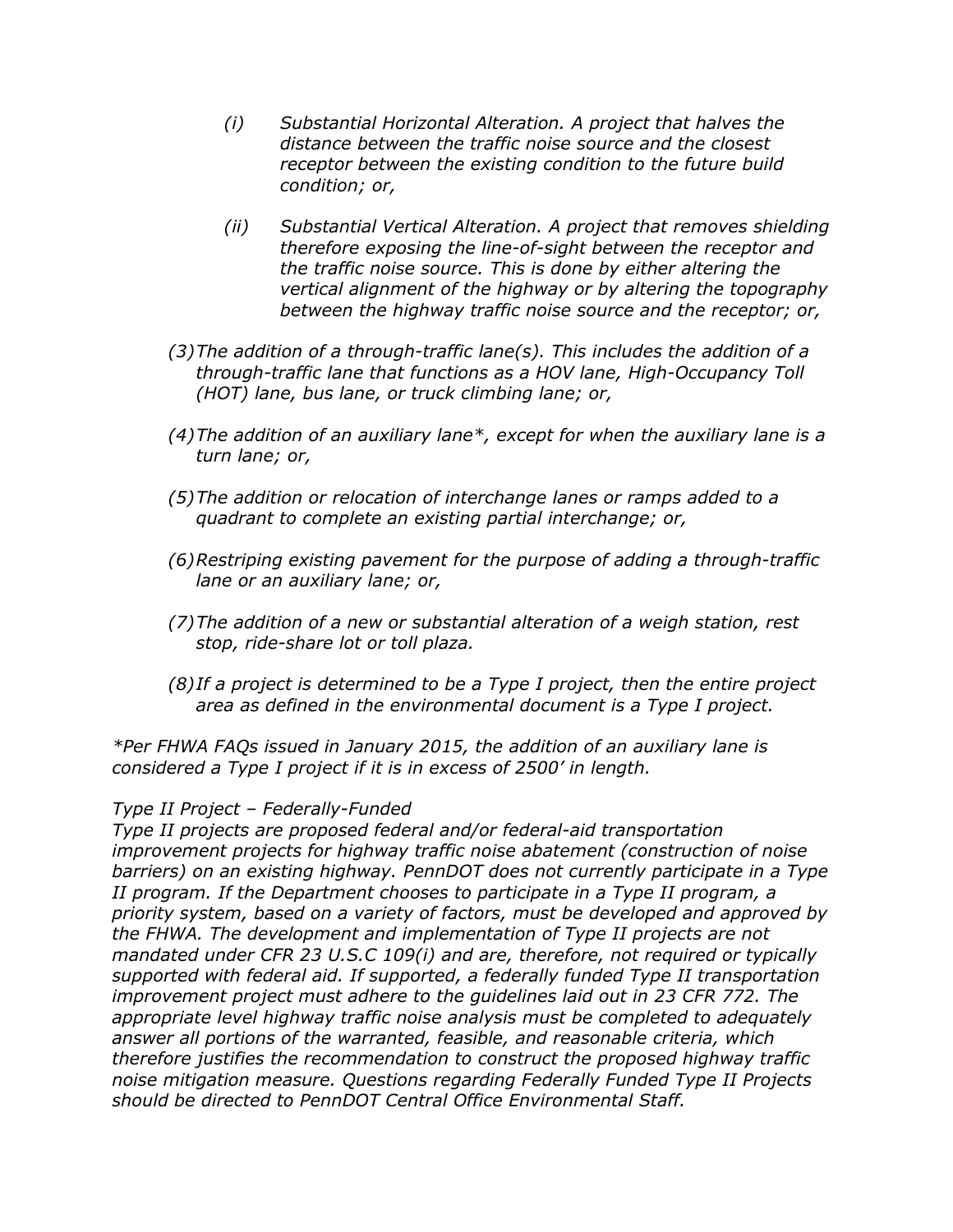## *Type II Project – State-Funded*

*PennDOT periodically receives requests for highway traffic noise abatement along existing roadways. PennDOT does not actively participate in funding Type II highway transportation noise abatement projects due to resource constraints. In cases where noise abatement is legislatively directed for specific geographic areas, the projects must meet all Department criteria for warrants, feasibility and reasonableness in order for the noise abatement to be constructed.*

*Type III Project – These projects include those not classified as a Type I or Type II. These can include rehabilitation of an existing highway (non-capacity improvements), online bridge replacements/rehabilitations, non-through lane intersection improvements (i.e., turning lanes), etc. Generally, the list of projects described in 23 CFR 771.117(c) and (d) comprise the list of Type III projects (with some exceptions as outlined in FHWA's Highway Traffic Noise: Analysis and Abatement Guidance, page 18). When evaluating a potential Type III project, it is essential that the project elements be thoroughly reviewed to assure that none of the conditions or potential noise effects previously listed in the Type I Project paragraph exist. In certain instances, this review could require some simplified FHWA TNM noise analyses to confirm the non-existence of potential noise impacts.*

Additional information may be obtained from the following resources:

- Code of Federal Regulations (23 CFR 772) **Electronic Code of Federal** [Regulations \(eCFR\)](https://www.ecfr.gov/cgi-bin/text-idx?c=ecfr;sid=1253e5cedf4b79ecfc5150fe9d7d00e7;rgn=div5;view=text;node=23%3A1.0.1.8.44;idno=23;cc=ecfr)
- FHWA guidance <https://www.fhwa.dot.gov/environment/noise/>
- PennDOT Publication 24 "Project Level Highway Traffic Noise Handbook" <https://www.dot.state.pa.us/public/pubsforms/Publications/PUB%2024.pdf>

# **Question # 2:**

**Emergency Services provided by the City of Pittsburgh to Swisshelm Park residents rely on Commercial Street for access. Will the Design Team coordinate with emergency service providers to ensure there are no interruptions to this critical service during the closure of Commercial Street?**

## **Response:**

During the Final Design Phase our Design Team will coordinate with nearby Emergency Service providers to inform them of the project schedule and anticipated closures for both Commercial Street and I-376 for continuity of services. A Public Officials' Meeting and Public Open House will be held during the Final Design Phase to relay tentative closure dates to the public and to ensure appropriate coordination with emergency service providers.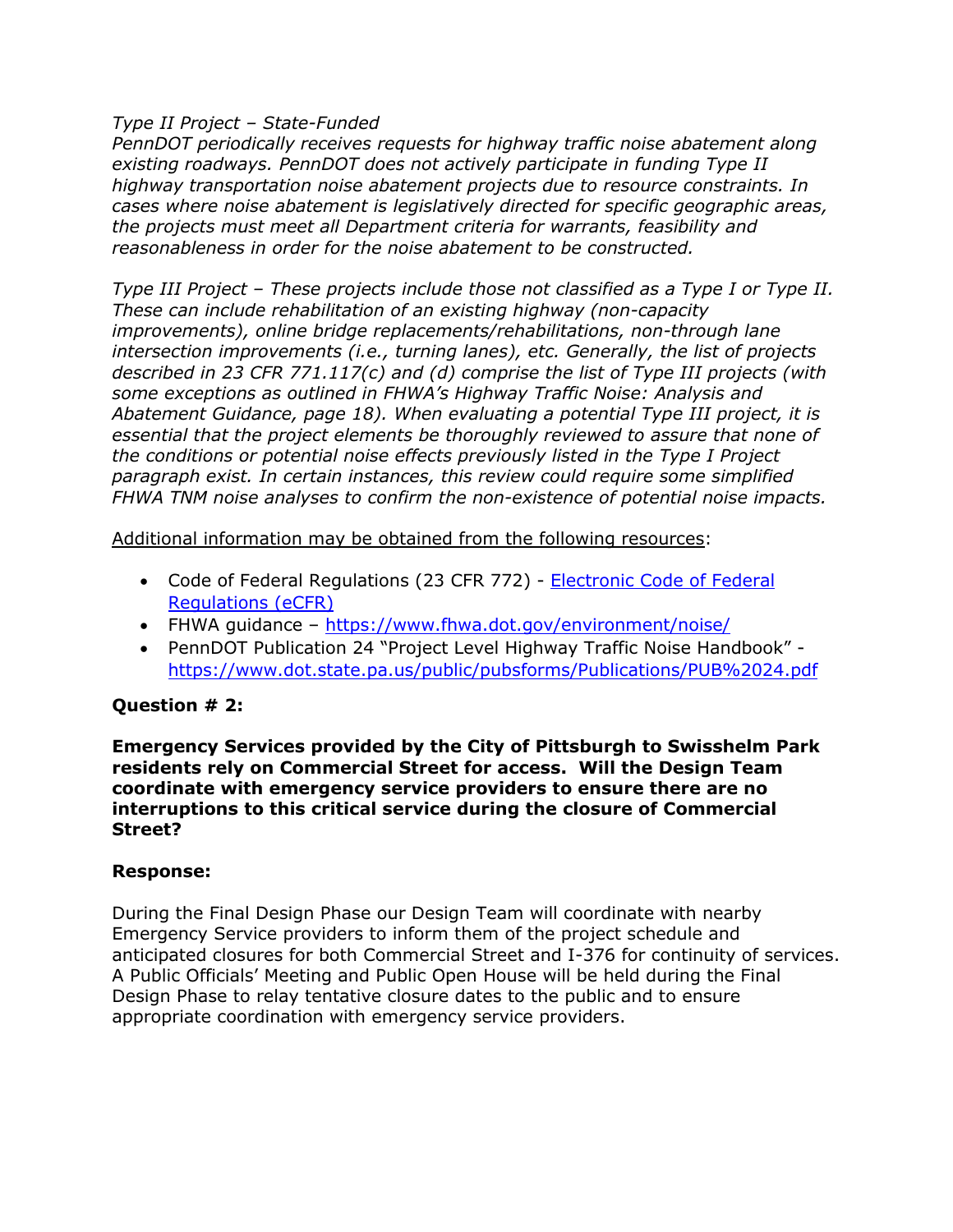## **Question # 3:**

## **What is the best source for project updates as the project nears the construction phase?**

## **Response:**

Please visit the District 11-0 Website for project updates and notifications by utilizing the following link: [https://www.penndot.gov/RegionalOffices/district-](https://www.penndot.gov/RegionalOffices/district-11/PublicMeetings/AlleghenyCounty/Pages/CommercialStreetBridgeReplacement.aspx)[11/PublicMeetings/AlleghenyCounty/Pages/CommercialStreetBridgeReplacement.as](https://www.penndot.gov/RegionalOffices/district-11/PublicMeetings/AlleghenyCounty/Pages/CommercialStreetBridgeReplacement.aspx) [px](https://www.penndot.gov/RegionalOffices/district-11/PublicMeetings/AlleghenyCounty/Pages/CommercialStreetBridgeReplacement.aspx)

At your convenience you can also contact the PennDOT Project Manager, Mike Szurley, at [miszurley@pa.gov](mailto:miszurley@pa.gov) or 412-429-5035 with any questions.

## **Question # 4:**

## **Will bike lanes be included in this structure replacement project?**

## **Response:**

As I-376 (Parkway East) is a limited-access highway, bike lanes will not be incorporated as part of the design process. Additionally, no existing bike facilities exist to tie into along I-376 as the structure is positioned outside the portal of the Squirrel Hill Tunnel.

## **Question # 5:**

## **Will the Frick Park Trail be maintained during construction?**

## **Response:**

The Frick Park Trail will be maintained during construction to the extent possible. Closures of the trail within the project limits are anticipated for erection of the steel members and during the 2-3 week closure of I-376 to perform the lateral slide of the proposed structure. Notifications will be provided in advance of any closures to inform trail users. Shielding will be provided over the trail during construction activities to protect trail users.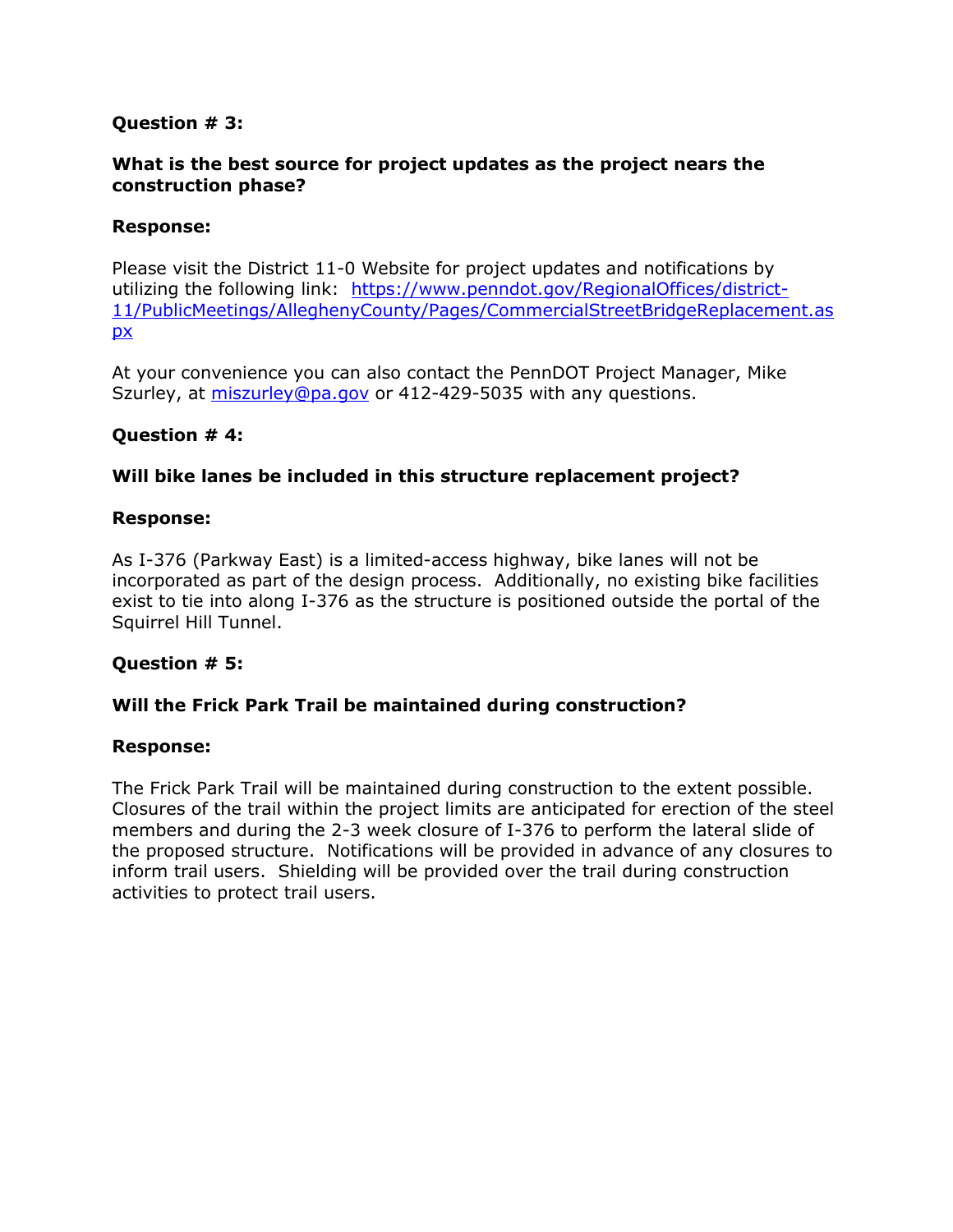## **Question # 6:**

## **What is the anticipated timeframe for the closure of I-376 Parkway East?**

## **Response:**

The tentative schedule shows the closure of I-376 and Commercial Street occurring for 2-3 weeks during the month of July within the 2025 construction season. This schedule will be further refined as the design team progresses Final Design activities. A Public Open House will be held during Final Design phase to communicate anticipated closure dates to the public.

## **Question # 7:**

## **Will the design team consider single face concrete barrier in lieu of the proposed PA Bridge Barrier which utilizes a rail element?**

## **Response:**

The design team is currently evaluating the barrier type for the Commercial Street Bridge. Details will be further refined as the project progresses during the Final Design Phase.

## **Question # 8:**

## **Are any capacity improvements anticipated as part of the structure replacement?**

## **Response:**

No capacity improvements are included within the scope of work. The proposed typical cross section will provide two (2) eastbound and two (2) westbound travel lanes.

## **Question # 9:**

## **An access road to the Summerset at Frick Park Townhomes is under design to tie into Commercial Street. Will both projects occur at the same time?**

## **Response:**

The design team has been coordinating with the Urban Redevelopment Authority of Pittsburgh (URA) regarding enhancements being made to the Summerset at Frick Park Townhomes parcel. Coordination will continue during the Final Design phase to ensure these projects do not interfere with one another regarding access or planned roadway closures.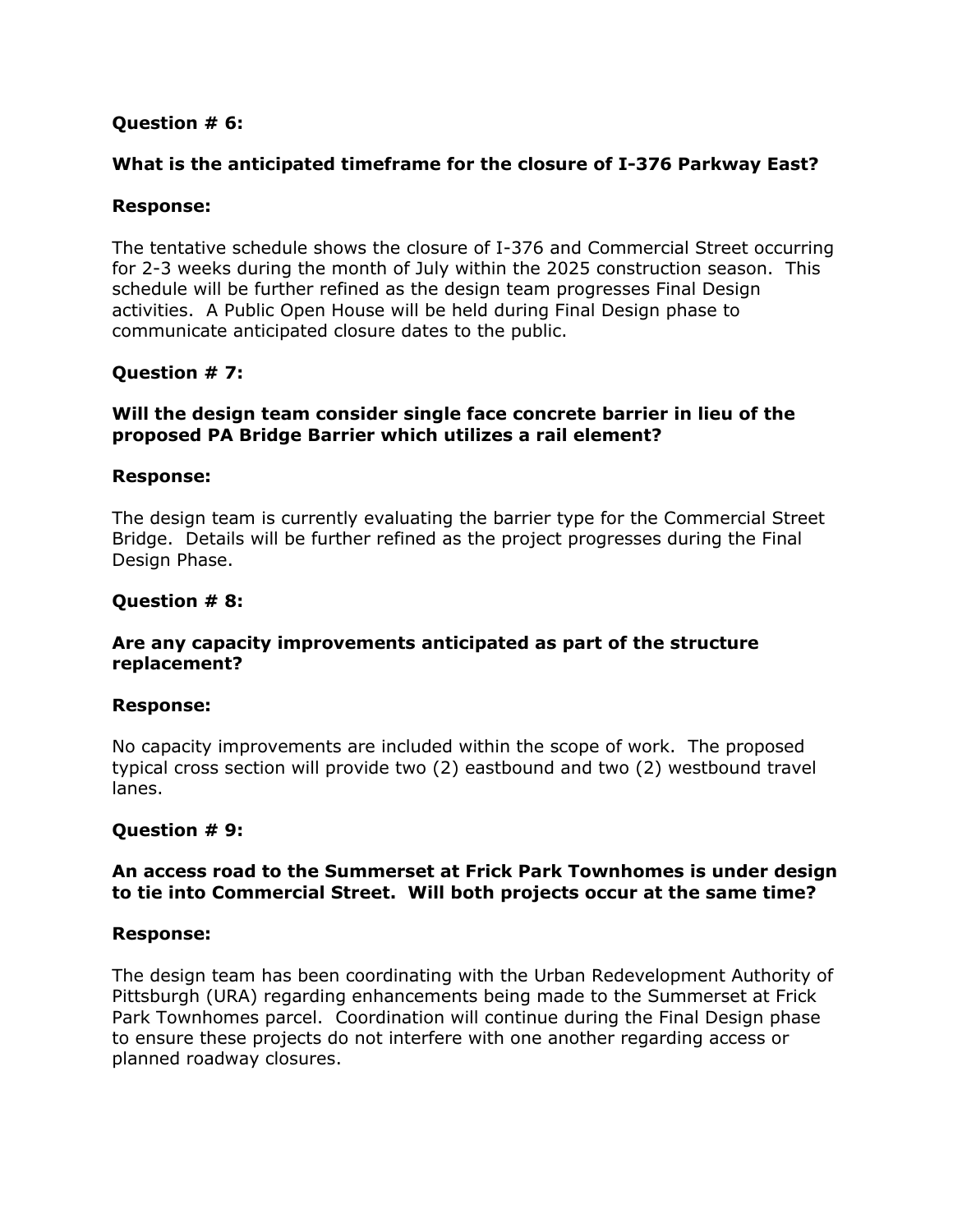## **Question # 10:**

## **With the increased capacity of the proposed structure will hazardous materials be permitted to travel along this corridor?**

#### **Response:**

Given the close proximity to the Squirrel Hill Tunnel, hazardous and flammable materials are already restricted from utilizing the corridor. The increased capacity of the proposed structure will not change the hazardous material restrictions which are currently in place.

## **Question # 11:**

## **Outside of the 2-3 week closure of I-376 Parkway East will there be any traffic restrictions?**

## **Response:**

During peak hours two (2) lanes of traffic will be maintained at all times in both the westbound and eastbound direction. Short-term shoulder and single lane closures may occur overnight and during the weekend to perform roadway widening, ITS updates, and to deliver materials to the project site. A weekend closure may be necessary to install the proposed sign structures in advance of the lateral slide. All restrictions will be communicated in advance through PennDOT District 11-0 Press Releases.

## **Question # 12:**

## **During the 2-3 week closure of I-376 Parkway East will the contractor work around the clock?**

#### **Response:**

Yes, the construction schedule will be extremely aggressive and will require the contractor to be on-site around the clock. Night work is anticipated to meet this aggressive schedule.

## **Question # 13:**

## **Will the design team modify the intersection between the Frick Park Trail and Commercial Street?**

#### **Response:**

There is potential for the existing intersection to be modified as part of a permanent trail realignment which his being coordinated with the City of Pittsburgh during the Final Design Phase.